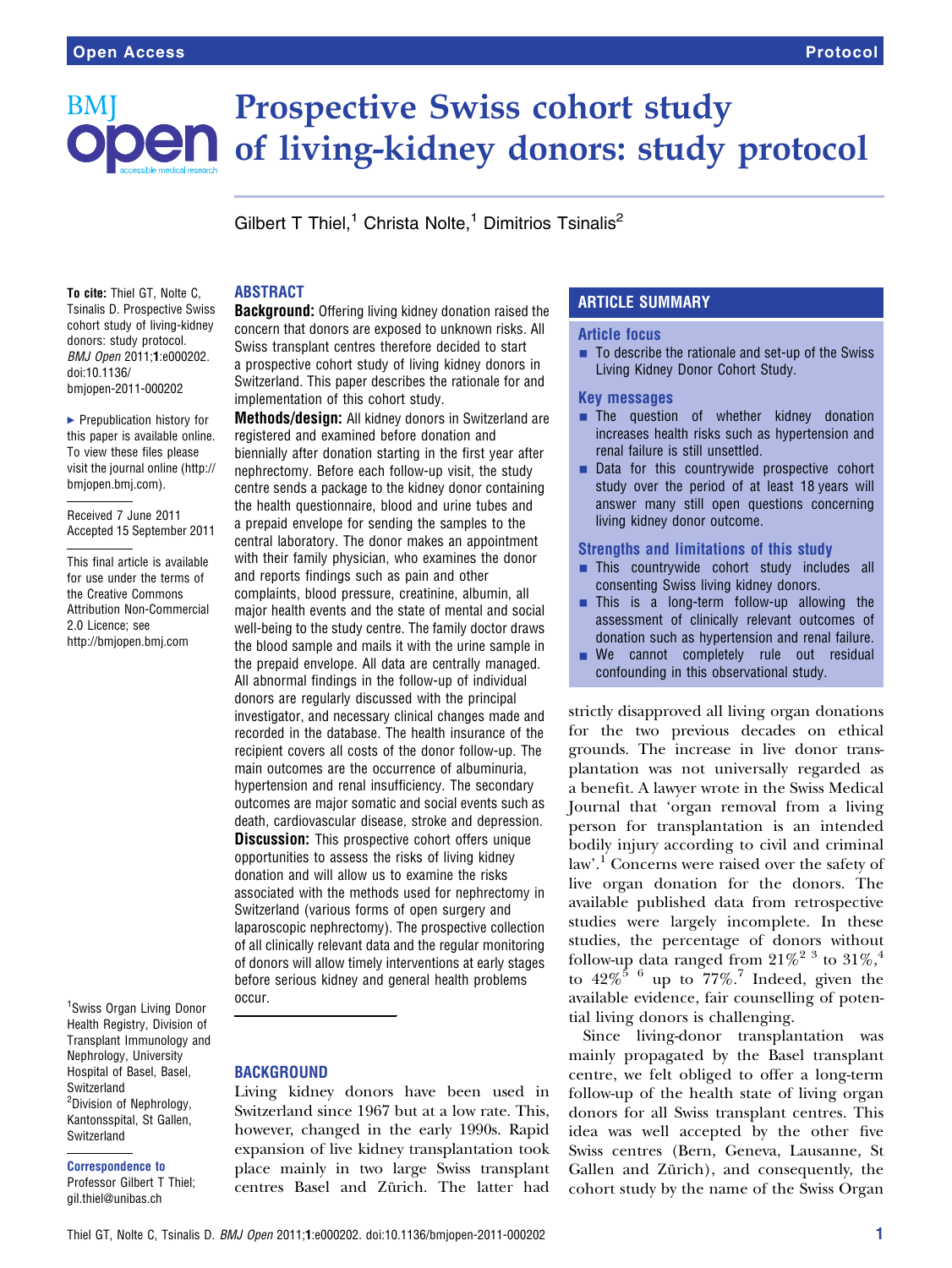Living Donor Health Registry (SOL-DHR) was initiated in April 1993.

This paper describes the rationale for, and implementation of, this prospective cohort study. We aim to assess the prevalence of complications of living kidney donation and to identify risk profiles associated with unfavourable outcomes. We will assess the results of different surgical options for donation. In particular, the study is designed to prospectively quantify the risks to donors after living kidney donation: the development of hypertension, albuminuria, renal failure and psychological diseases. The infrastructure will also assist in the management of individual donors at an early stage if such complications occur.

#### METHODS

#### Prospective cohort study

There was a priori consensus among the founding members that a lifelong assessment of the health state of all consenting eligible living kidney donors should be made at regular time intervals in the context of a prospective cohort study. The protocol and questionnaires were approved by the Ethical Committee of the University Hospital of Basel and the Swiss Academy of Medical Science (SAMW). No informed consent is required, as a lifelong follow-up of the living donor's health state is required by the Swiss Transplant Law and may be studied as long as data are analysed anonymously. However, to ensure compliance with the longterm follow-up protocol, donors are informed about the aims of the protocol and the registry before their donation. In addition, kidney donors have at any time after donation the option to stop participating by simply ignoring the invitation from SOL-DHR to visit their family physician.

Donors from all six kidney transplant centres have been included in the SOL-DHR since 1993. Until the end of 2010, a total of 1332 living kidney donors have been included (Basel, n=521; Berne, n=119; Geneva, n=111; Lausanne, n=151; St Gallen, n=79; Zurich,  $n=360$ ).

#### Main objectives

The main objectives were as follows:

- $\blacktriangleright$  obtain prospective outcome data from consecutive living kidney donors in Switzerland;
- $\blacktriangleright$  quantify the risks for early and late complications owing to nephrectomy;
- $\blacktriangleright$  improve the information given to future potential donors before agreeing to donate a kidney and to produce standardised evidence-based educational materials;
- $\blacktriangleright$  install a system of timely intervention in case of development of markers of increased risk or new health problems;
- < compare outcomes from different methods of nephrectomy;

< provide a neutral platform for donors to express complaints and receive help.

#### Data-collection principles

Before kidney donation, the transplant centre is responsible for including patients in the study and for the first medical examination before kidney donation (see basic medical questionnaire below). At the time of discharge after nephrectomy, the transplant centre submits a second questionnaire (the early-complications questionnaire). Thereafter, the SOL-DHR centre organises a lifelong follow-up after nephrectomy at 1 year, 3 years, 5 years, 7 years, 10 years and biennially thereafter. The kidney donors are examined by their family physicians in the vicinity where they live. Before each follow-up visit, the SOL-DHR centre sends a package to the kidney donor asking the donor to make an appointment with the present family physician of their choice. This contains the brief information for the donor and the family physician, a health questionnaire, tubes for blood and urine samples, and a prepaid envelope for sending the samples at room temperature to the central laboratory (Viollier AG Basel, Switzerland). The basic biennial follow-up questionnaire is filled in by the family physician. Every 5 years, the donor fills in the additional Eight-Item Short-Form (SF-8) and social-status questionnaire (see below).

If no response from the donor is received within 2 months after the follow-up material was sent out, SOL-DHR initiates a search for the donor, contacting the recipient, the donor's health insurance and the public registries to identify whether the donor has died and, if so, the cause of death.

Results from the blood and urine analysis by the central laboratory are sent to the family physician and to the cohort manager at SOL-DHR.

#### Participation of family physicians

Whereas kidney recipients usually live in the area of the transplant centre, kidney donors often do not. Donors are not likely to adhere to a recommendation to travel lifelong biennially to a distant transplant centre for follow-up, particularly since travel expenses are not covered. We believe that adherence will be much greater if a follow-up can be coordinated by the patient's own local family physician. Family physicians, aided by trainees at the transplant centre, follow the protocols provided by the study centre.

#### Collected data

#### Laboratory data

We analyse creatinine in blood and urine, albumin and protein in urine centrally. The method used to quantify creatinine in blood changed over the years:  $1993-1996$ Jaffee, 1997-2003 enzymatic assay (Roche AG Basel, Switzerland), 2004-2005 'Jaffe compensated' (Roche), 2006-August 2007 'Jaffe corrected' (Siemens, Schweiz AG, Zürich, Switzerland), and since September 2007 an enzymatic assay (Siemens). In order to avoid systematic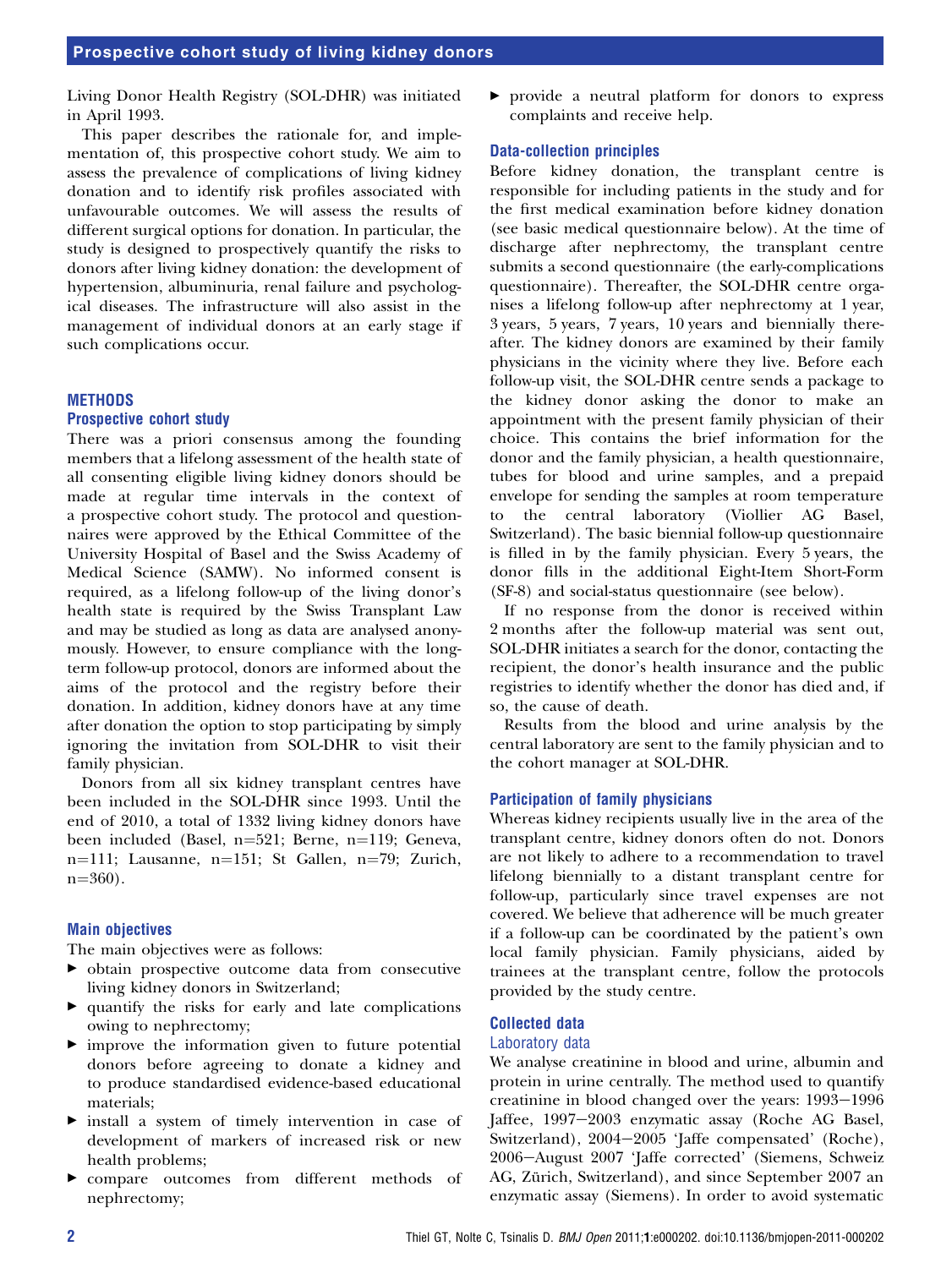errors owing to different assays prior to the database entry all values are converted to values traceable to isotope dilution mass spectrometry (IDMS) as recommended by the Kidney Disease: Improving Global Outcomes consensus conference<sup>8</sup> using calibration data supplied by the assay's manufacturers (data available on request). Albumin in urine is measured by turbidimetry after antigen-antibody reaction using the endpoint method (Roche).Whenever during a follow-up a laboratory result (creatinine or albumin/creatinine ratio) exceeds the expected range in an individual donor, the sampling and the laboratory analysis are repeated.

#### **Definitions**

#### Estimation of glomerular filtration rate (GFR)

To estimate GFR, we use the MDRD equation for IDMStraceable creatinine values:<sup>9</sup>

eGFR(mL/min/1.73 m<sup>2</sup>) = 
$$
175 \times (\text{Scr}/88.4)^{-1.154} \times
$$
  
(Age)<sup>-0.203</sup> $\times (0.742^*) \times (1.212^+) * \text{If female} + \text{If African}$ 

#### Microalbuminuria ( $=$ high albumin excretion)

We assume a daily urinary excretion of 10 mmol creatinine/day as being normal for donors (using this mean value for both genders taken together; an underestimate for males, and an overestimate for females). We will report albuminuria as albumin:creatinine ratios using the cut-off point defined by the report of the scientific workshop sponsored by the National Kidney Foundation and the US Food and Drug Administration.<sup>10</sup> The cut-off point for microalbuminuria or high albumin excretion is  $>30$  mg/g ( $\geq 3.3$  mg/mmol). For clarity, we will use the term microalbuminuria, which is commonly used in Europe, rather than the term 'high albumin excretion' used in North America. The cut-off point for macroalbuminuria (proteinuria) or very high albumin excretion is  $>300$  mg/g ( $>33.9$  mg/mmol).

#### Hypertension

Donors who have a systolic pressure above 140 mm Hg or diastolic pressure above 90 mm Hg or both or who are taking any antihypertensive drug are classified as hypertensive. In any case of new-onset hypertension, we ask the family physician to perform a 24 h ambulatory blood pressure recording. If hypertension is confirmed, we recommend antihypertensive treatment with and ACE inhibitor or an angiotensin-receptor blocker.

#### HEALTH-STATUS DATA

At each visit, the family physician is asked to measure the actual weight, height and blood pressure (three times in the sitting position), and the bare abdomen of the donor in an upright posture to look for an incisional hernia or abdominal wall bulging caused by the nephrectomy. When the donor is complaining about pain in any specific place (eg, lumbar back pain), it should be

examined and evaluated whether it is or could be causally related to nephrectomy. We ask for careful documentation of new symptoms, comorbidities or other problems (somatic, mental or social).

#### **Questionnaires**

#### Basic medical questionnaire to be collected before donation

The basic medical questionnaire collects information on body weight, sitting blood pressure (three times), description of the nephrectomy scare, pain or new problems since the last examination and an inventory of all drugs currently taken. The questionnaire before donation also includes 'major disease and back pain,' since we realise that back pain is such a common complaint that we need information before donation in order classify back pain after donation in a meaningful way.

### Early-complication questionnaire to be collected at the time of hospital discharge after nephrectomy (since 1998)

This questionnaire collects data on the side and method used for nephrectomy and all complications occurring peri- and postoperatively including blood transfusions, whether the endoscopic procedure had to be changed intraoperatively and whether surgical revision was necessary. Early postoperative pain, which reflects pain at the site of incision and sometimes in case of endoscopic nephrectomy additional shoulder pain due to body positioning during surgery, is assessed using the visual analogue scale. The questionnaire is filled out usually 2 weeks after nephrectomy. For grading early complications, we use the Clavien scale.<sup>11</sup> Every early complication observed in a donor is classified along the Clavien scale (Grade I $=1$ , grade II $=2$ , grade IIIa $=3$ , grade IIIb=3.5, grade IVa=4, grade IVb=4.5, etc). If multiple complications occur in the same donor, the single Clavien scores are added to what is called the Clavien sum per donor score. We also calculate the simple sum of observed complications per donor. The two sums have different interpretations. For a given group of donors, for example, older than 60 years, the mean simple sum of complications shows the frequency of early complications seen in older donors, whereas the mean Clavien sum shows their severity.

#### Basic biennial follow-up questionnaire

We ask the family physician to measure body weight and sitting blood pressure (three times), examine the nephrectomy scar and take an interim medical history in order to complete the medical questionnaire. This includes questions about pain and all serious health problems (eg, stroke, cardiovascular events, diabetes or malignancies) since the last examination. Back pain is considered to be related to the nephrectomy only if specified by the donor or their physician as being clearly more intense than before donation. (Pain related to nephrectomy can be caused by instability of the abdominal wall after large lumbar incision with partial muscular palsy.) The family physician records all drugs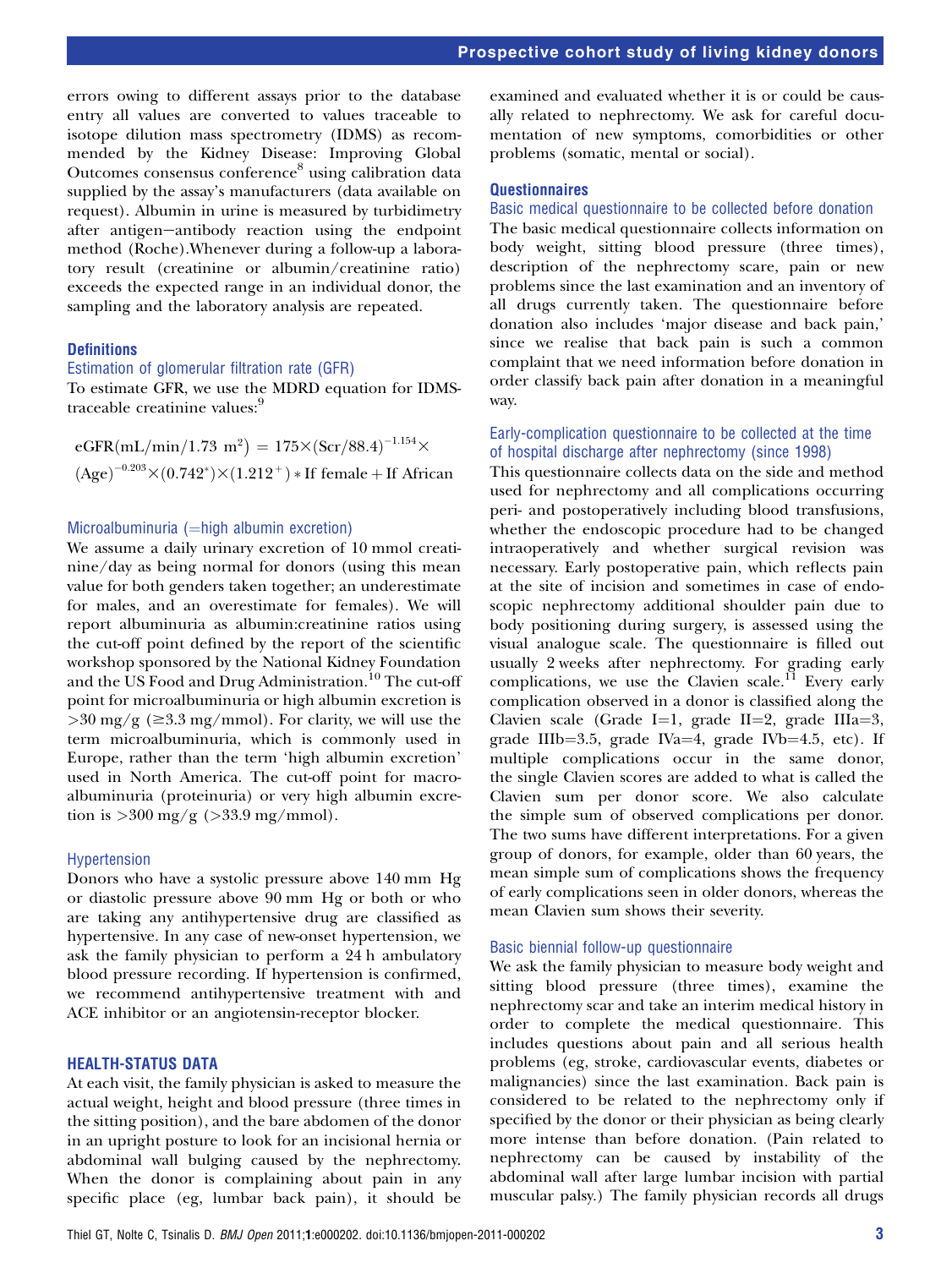currently taken, performs a bedside dipstick examination of the urine, fills the blood and urine phials, and sends both phials to the central laboratory. If the urinary dipstick turns out to be positive for blood, protein, white blood cells or other abnormalities, we request that the family doctor make an additional microscopic examination of the urinary sediment. All clinical data are sent to the SOL-DHR study centre.

The SF-8 questionnaire has been collected every 5 years after donation since 2002. The validated SF-8 multiple choice questionnaire is used to calculate the Physical Component Summary and Mental Component Summary

We ask three supplementary multiple-choice questions, which are analysed separately: (1) In comparison with 1 year ago, how would you describe your actual health? (2) How has your emotional relationship with the kidney recipient changed since donation? (3) Would you donate a kidney again, if you still had two kidneys?

#### Social-status questionnaire

Since 2002, we have used an instrument developed by SOL-DHR that contains multiple-choice questions about the actual professional activity, working capacity, efficiency and physical fitness of the donor, along with two open questions: (1) drawbacks because of donation (eg, financial, insurance, pension fund or professional disadvantages) and (2) donor's suggestions for possible improvement for SOL-DHR activities (What can SOL-DHR do better for you?).

#### Data monitoring and quality assurance

All incoming data are checked by staff for completeness and plausibility, and are entered into an electronic database. In case of missing or implausible data, we call the office of the family physician and attempt to rectify this. Once or twice a month, staff discuss any donor with an abnormality with the principal investigator. Urgent cases are discussed immediately, and interventions are initiated without delay. All outcomes are stored within the database.

The 'principle of intervention' is a key feature of this cohort study. Thus, we not only observe our cohort but also intervene actively, as soon as any risk factor changes or clinical problem develops. Study leaders make recommendations for interventions which are then implemented by the family physician. Recommendations may include performing a diagnostic procedure such as 24 h ambulatory blood pressure measurement in order to confirm hypertension, to perform an ultrasound of the remaining kidney or to repeat the chemical analysis. The letter may also contain a recommendation for treatment.

### Funding of SOL-DHR and reimbursement for follow-up examinations

The SOL-DHR expenses are funded by the Swiss Foundation for the follow-up care of living organ donors (SNO). The SNO is supported by the government, research and industry funds as well as the Swiss Society of

Nephrology. The detailed list of sponsors is given at the end of the manuscript. The running costs of SOL-DHR are kept low, as organisation and medical activities of SOL-DHR have been provided on a volunteer basis by GTT since 1993 and by DT since 2000.

The basic concept is to cover the costs of kidney donor follow-up via the insurance company of the kidney recipient, because they would have paid ongoing dialysis costs had no living donation taken place. Coverage includes all costs including those of late complications of the donor that are causally related to the donation. Hence, Swiss transplant law requires the health insurance of the kidney recipients to cover the bills from the family physicians for biennial donor follow-up (according to a fixed payment schedule) as long as the recipient is alive. After the recipients' death, the bills for the donor follow-up are covered by SNO. The bills for donor follow-up examination are sent to the SOL-DHR centre, which forwards the bill to the health insurance of the kidney recipient. The costs for the chemical analysis in blood and urine of donors have been covered by Violliers AG Basel since 1993. The cost for drugs required by the donor is paid by the compulsory health insurance of the donor, whether the drug treatment is related to donation or not.

#### Handling missing responses

If no response is received by 2 months after an invitation has been sent (a filled out questionnaire from the donor, the family physician or laboratory) SOL-DHR staff call the donor. If the donor declines to participate further, they will be marked 'inactive' in the cohort database, and follow-up is suspended. If the donor later changes their mind, and gets in touch with us again (eg, after moving back to Switzerland), the status is changed back to 'active' immediately.

#### Control population

To control for the risk of developing hypertension, we plan to use two different reference groups. First, we will compare the incidence and prevalence of hypertension in our cohort with that of the Monitoring of Trends and Determinants in Cardiovascular Disease Study (data from a normal Swiss population).<sup>12-14</sup> Second, since living donors are positively selected from the normal population, we consider them to be 'healthier' than the normal population, resulting in a potential underreporting of health risks. To directly compare the normal outcome of such a healthy cohort, pooled data from the SOL-DHR's own healthy donor population taken prior to nephrectomy  $(n=1332)$  are used to analyse the outcome of this positively selected donor population after donation.

#### STATISTICAL CONSIDERATIONS

Continuous data will be presented with medians, interquartile ranges or means and standard deviations as appropriate, and categorical data as rates and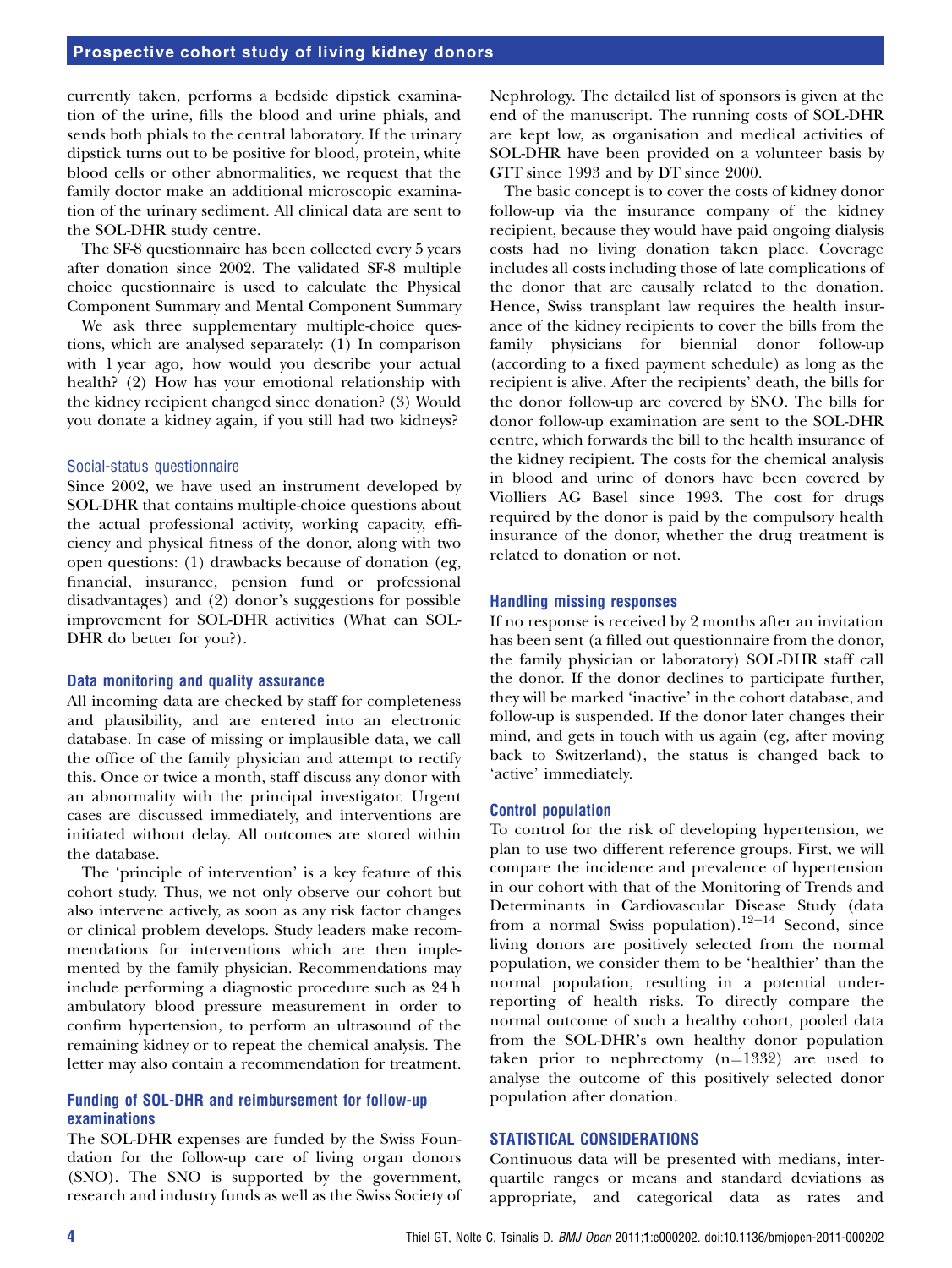percentages. The association of independent variables with the outcome variables will be reported using correlation coefficients. Main outcomes are the occurrence of albuminuria, hypertension and renal insufficiency as specified above. Secondary outcomes are major somatic and social events such as death, cardiovascular disease, stroke and depression collected from the questionnaires. All outcomes are considered to be dichotomous.

Results from univariate analysis will inform multivariable modelling. Assessment of causal associations will be performed using multivariable models including potential confounders along with the independent variables of interest. Prognostic scores will be built using either multivariate logistic regression analysis or Cox proportional hazard models. Models will be validated in crosssamples. Calibration and discrimination of the crossvalidated prognostic instruments will be assessed using the Brier Score. Time-series analysis will be performed using random-effects regression models where appropriate.

#### Sample-size calculations

The analysis is based on the example of hypertension. We assume that one additional kidney donor out of 15 (controls) will develop hypertension. We further assume a follow-up after the accrual interval of 10 years. Prior data indicate that the median time for onset of hypertension (survival time) on the control treatment is 5 years. If the true median survival times on the experimental and control treatments are 5 and 10 years, respectively, we will need to study 29 subjects developing hypertension and 435 control subjects to be able to reject the null hypothesis that the experimental (postsurgery) and control (presurgery) survival curves are equal with probability (power) 80%. The Type I error probability associated with this test of this null hypothesis is 0.05.

#### **DISCUSSION**

This paper describes the rationale for, and organisation of, a lifelong prospective cohort study of living kidney donors in Switzerland. This study offers unique opportunities to assess the frequency of occurrence of unfavourable outcomes following donation and allows risk factors associated with them to be determined. More specifically, we are particularly interested in increasing our understanding of the long-term effect of donation on renal function and the risk of developing hypertension or albuminuria, and exploring whether adverse outcomes depend on the method of nephrectomy applied. Moreover, the systematic collection of all clinically relevant data and the monitoring of participants on a regular basis allow timely interventions if kidney functions or general health change for the worse.

#### Overview of the existing evidence

In the 1980s and early 1990s, many interesting papers were already available.<sup>2–7 15–23</sup> They all tried to quantify the morbidity and mortality of living kidney donation or

unilateral nephrectomy. Most data derive from single centres in the USA, some from Norway or Australia. Unfortunately, all published data were collected retrospectively, resulting in incomplete data sets, and the data were affected by selection bias. Based on these retrospective studies, kidney donation is now generally accepted as a relatively safe procedure, but long-term data prospective studies of consecutive patients are lacking. $24-27$ 

Up to now, prospective long-term follow-up of living donors has not been regarded generally as a necessity. A prospective long-term follow-up study of living donors as set out in the present protocol is likely to improve the quality of the data on the short- and medium-term safety of living kidney donation, but also allows for timely intervention if an individual donor experiences a potential problem. Data generated will inform policy on optimal long-term donor follow-up.

In addition, new questions such as the effect of various surgical techniques have arisen recently. Several methods of endoscopic (including robotically assisted) nephrectomy have been introduced and have been shown to be relatively safe.<sup>28–38</sup> Single-centre reports mainly concentrate on a single technology rather than providing unbiased comparisons of different methods.<sup>30</sup>  $33-36$  To our knowledge, no national prospective cohorts have yet reported on these issues, and those that are planned will compare only two methods.<sup>32</sup>

The question of whether kidney donation increases the risk for hypertension, which had already been debated in the  $1980s$ ,  $4^{16}$   $22$  is still unsettled owing to the limited number of studies.<sup>29</sup> We think that the results of this large, nationwide, prospective cohort study will address many important unanswered questions about outcomes in living kidney donors.

Acknowledgements We are indebted to the medical/surgical team and the transplant coordinators of the Transplant Centres of Basel, Bern, Geneva, Lausanne, St Gallen and Zürich. We would like to thank R Lützelschwab and C Wolf-Heidegger for secretarial help. Also, we are grateful to T Voegele (transplant coordinator), for his initial participation, when SOL-DHR was started (1993), and to H Hort (graphic artist), for designing the SOL-DHR logo for free. We thank G Kollwelter and H Herrmann (both from Astellas) for providing us with medals and individual diplomas for living donors. We would like to thank LM Bachmann for administrative work related to the submission of this paper. We are indebted to CM Clase from Mc Master University for her thoughtful suggestions to improve the text and the language-editing support.

**Correction notice** The "To cite: ..." information and running footer in this article have been updated with the correct volume number (volume 1).

Funding This study receives funding from various sponsors (see below). The funding bodies had no role in the study design, collection, analysis and interpretation of data in the writing of the manuscripts, or the decision to submit the manuscript for publication. Main sponsors: Viollier AG, Novartis Pharma Schweiz AG, Alfred and Erika Baer-Spycher-Stiftung, Astellas Pharma AG, Fresenius Medical care (Switzerland) AG, Roche Pharma (Switzerland) AG Regular Sponsors: AMGEN (Switzerland) AG, Fresenius Biotech GmbH, Wyeth Pharmaceuticals AG, Spirig Pharma AG, diverse private Sponsors. Other sponsors: Schweizerische Gesellschaft für Nephrologie SGN, Bundesamt für Gesundheit, HP Hort, Pfizer AG, Sanofi-Aventis (Switzerland) AG, Genzyme GmbH, HU Böhi, P Roth Yin Yee, Oliver Boidol, B Braun Medical AG, Schweizer Nierenliga, Gambro Hospal (Switzerland) AG, Baxter AG.